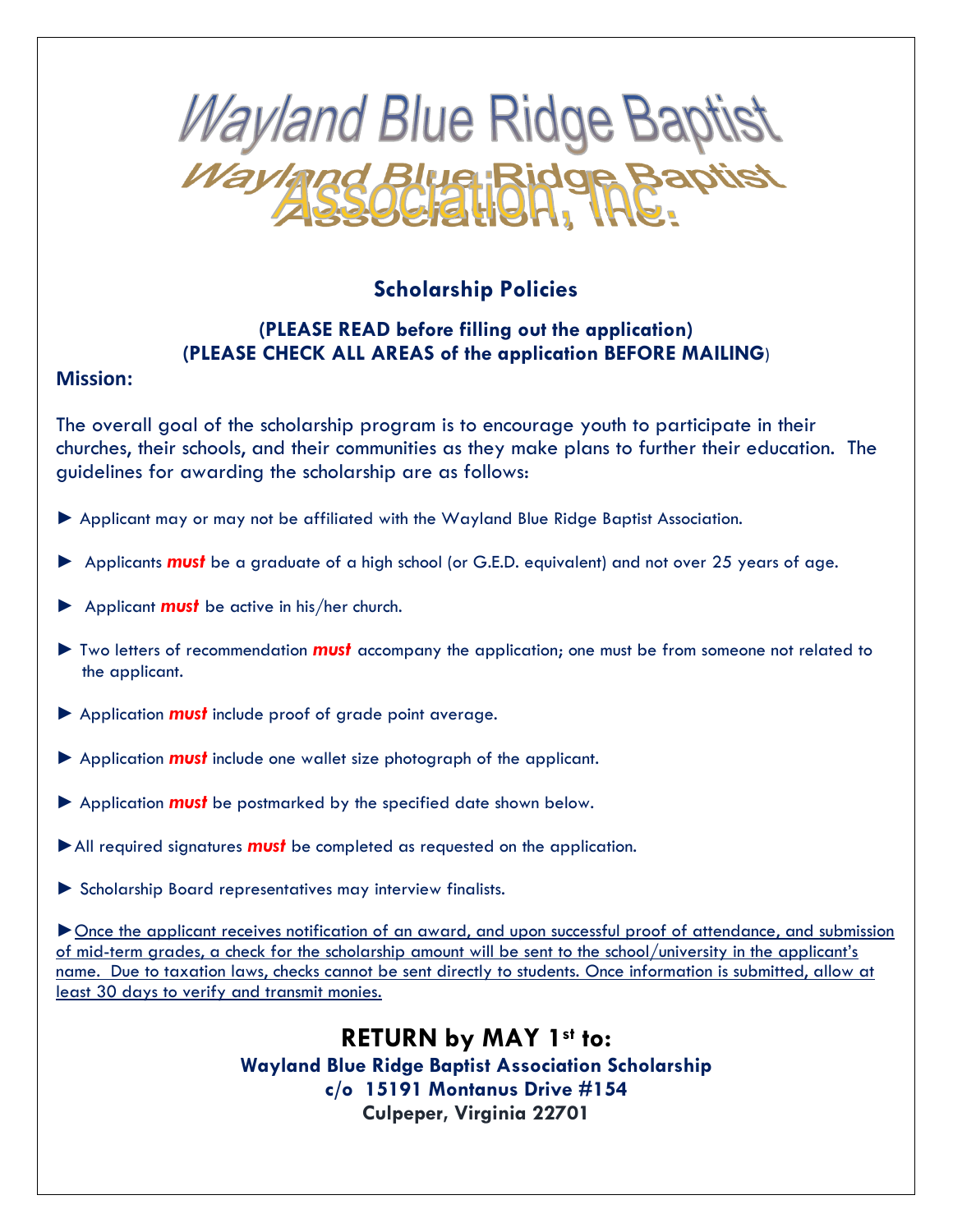## **Wayland Blue Ridge Baptist Association, Inc. Scholarship Application**

|                                                     | <b>Last Name</b>                                                  | <b>First Name</b>                                                                              | <b>Middle Name or initial</b>                                                    |  |
|-----------------------------------------------------|-------------------------------------------------------------------|------------------------------------------------------------------------------------------------|----------------------------------------------------------------------------------|--|
| Your Full Mailing Address w/Zip Code                |                                                                   |                                                                                                |                                                                                  |  |
|                                                     |                                                                   |                                                                                                |                                                                                  |  |
|                                                     |                                                                   |                                                                                                |                                                                                  |  |
|                                                     |                                                                   |                                                                                                |                                                                                  |  |
|                                                     |                                                                   |                                                                                                |                                                                                  |  |
|                                                     |                                                                   |                                                                                                |                                                                                  |  |
|                                                     |                                                                   |                                                                                                |                                                                                  |  |
|                                                     |                                                                   |                                                                                                |                                                                                  |  |
|                                                     |                                                                   |                                                                                                |                                                                                  |  |
|                                                     |                                                                   |                                                                                                |                                                                                  |  |
|                                                     |                                                                   | What sports, clubs or school activities have you participated in during high school/currently? |                                                                                  |  |
|                                                     |                                                                   |                                                                                                |                                                                                  |  |
|                                                     |                                                                   |                                                                                                |                                                                                  |  |
|                                                     |                                                                   |                                                                                                |                                                                                  |  |
|                                                     |                                                                   |                                                                                                | ,我们也不能在这里的时候,我们也不能在这里的时候,我们也不能不能不能不能不能不能不能不能不能不能不能不能不能不能不能。""我们的是我们的,我们也不能不能不能不能 |  |
|                                                     | What offices or leadership roles have you held or currently hold? |                                                                                                |                                                                                  |  |
|                                                     |                                                                   |                                                                                                |                                                                                  |  |
|                                                     |                                                                   |                                                                                                |                                                                                  |  |
|                                                     |                                                                   |                                                                                                |                                                                                  |  |
|                                                     |                                                                   | What school or institution of higher learning do you plan to attend, or currently enrolled?    |                                                                                  |  |
|                                                     |                                                                   |                                                                                                |                                                                                  |  |
|                                                     | Have you been accepted or currently attending?                    |                                                                                                |                                                                                  |  |
|                                                     |                                                                   |                                                                                                |                                                                                  |  |
|                                                     |                                                                   |                                                                                                |                                                                                  |  |
|                                                     |                                                                   |                                                                                                |                                                                                  |  |
| What subject do you plan to study or current major? |                                                                   |                                                                                                |                                                                                  |  |